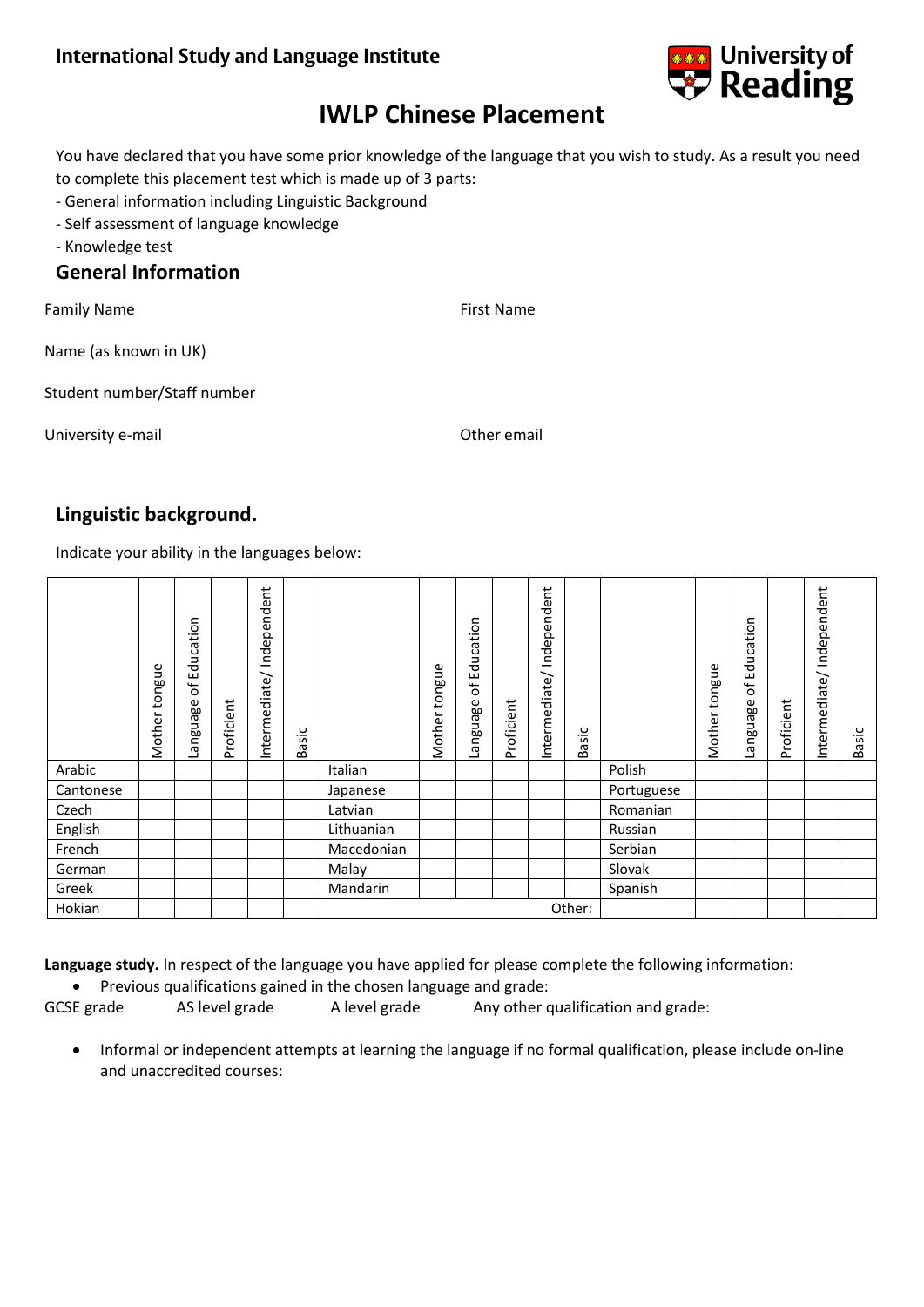

### **Self assessment** - With reference to the language you have chosen to study:

#### **Please tick those that apply:**

| I have some prior knowledge or experience either formal or informal, in any of the four skills: reading,           |  |
|--------------------------------------------------------------------------------------------------------------------|--|
| listening, writing or speaking.                                                                                    |  |
| I can write some of the script or characters                                                                       |  |
| I can read some of the script or characters                                                                        |  |
| I have a close relation (eg. parent, grand-parent, boyfriend/girlfriend, etc.) with somebody with whom I can speak |  |
| in the language I have chosen to learn                                                                             |  |
| I have lived a country where this language is spoken for 4 consecutive weeks or longer                             |  |

#### **Please tick ONE DESCRIPTION in each category that describes you best:**

|                           | Proficient   | I can express myself fluently and spontaneously without much obvious searching for             |  |  |  |  |
|---------------------------|--------------|------------------------------------------------------------------------------------------------|--|--|--|--|
|                           | (C1)         | expressions. I can produce clear, well-structured, detailed text on complex subjects,          |  |  |  |  |
|                           |              | showing controlled use of organizational patterns, connectors and cohesive devices.            |  |  |  |  |
|                           | Independent  | I can produce clear, detailed text on a wide range of subjects and explain a viewpoint on a    |  |  |  |  |
|                           | (B2)         | topical issue giving the advantages and disadvantages of various options.                      |  |  |  |  |
|                           | Independent  | I can describe experiences and events, dreams, hopes and ambitions and briefly give            |  |  |  |  |
|                           | (B1)         | reasons and explanations for opinions and plans. I can produce simple connected text on        |  |  |  |  |
|                           |              | topics which are familiar or of personal interest.                                             |  |  |  |  |
|                           | <b>Basic</b> | I can describe in simple terms aspects of my background, immediate environment and             |  |  |  |  |
|                           | (A2)         | matters in areas of immediate need.                                                            |  |  |  |  |
| Expressing myself         | <b>Basic</b> | I can introduce myself and others and can ask and answer questions about personal details      |  |  |  |  |
|                           | (A1)         | such as where I live, people I know and things I have.                                         |  |  |  |  |
|                           | Pre-entry    | My ability is below Basic (A1)                                                                 |  |  |  |  |
|                           | Proficient   | I can use language flexibly and effectively for social, academic and professional purposes.    |  |  |  |  |
|                           | (C1)         |                                                                                                |  |  |  |  |
|                           | Independent  | I can interact with a degree of fluency and spontaneity that makes regular interaction with    |  |  |  |  |
| Communicating with others | (B2)         | native speakers quite possible without strain for either party.                                |  |  |  |  |
|                           | Independent  | I can deal with most situations likely to arise while travelling in an area where the language |  |  |  |  |
|                           | (B1)         | is spoken.                                                                                     |  |  |  |  |
|                           | <b>Basic</b> | I can communicate in simple and routine tasks requiring a simple and direct exchange of        |  |  |  |  |
|                           | (A2)         | information on familiar and routine matters.                                                   |  |  |  |  |
|                           | <b>Basic</b> | I can interact in a simple way provided the other person talks slowly and clearly and is       |  |  |  |  |
|                           | (A1)         | prepared to help.                                                                              |  |  |  |  |
|                           | Pre-entry    | My ability is below Basic (A1)                                                                 |  |  |  |  |
|                           | Proficient   | I can understand a wide range of demanding, longer texts, and recognize implicit meaning.      |  |  |  |  |
|                           | (C1)         |                                                                                                |  |  |  |  |
|                           | Independent  | I can understand the main ideas of complex text on both concrete and abstract topics,          |  |  |  |  |
|                           | (B2)         | including technical discussions in my field of specialization.                                 |  |  |  |  |
|                           | Independent  | I can understand the main points of clear standard input on familiar matters regularly         |  |  |  |  |
|                           | (B1)         | encountered in work, school, leisure, etc.                                                     |  |  |  |  |
|                           | <b>Basic</b> | I can understand sentences and frequently used expressions related to areas of most            |  |  |  |  |
|                           | (A2)         | immediate relevance (e.g. very basic personal and family information, shopping, local          |  |  |  |  |
| Understanding             |              | geography, employment).                                                                        |  |  |  |  |
|                           | <b>Basic</b> | I can understand and use familiar everyday expressions and very basic phrases aimed at         |  |  |  |  |
|                           | (A1)         | the satisfaction of needs of a concrete type.                                                  |  |  |  |  |
|                           | Pre-entry    | My ability is below Basic (A1)                                                                 |  |  |  |  |
|                           |              | http://unus.ouddanck.dk/un.contont/unloads/2012/04/sofauido.ndf                                |  |  |  |  |

[http://www.euddansk.dk/wp-content/uploads/2013/04/cefguide.pdf](https://www.owamail.reading.ac.uk/owa/redir.aspx?C=aXr1z-l-twwVzWrsLDhsq_MQT2CA2wBuxFcOCp7LfxKxQOqVXGzUCA..&URL=http%3a%2f%2fwww.euddansk.dk%2fwp-content%2fuploads%2f2013%2f04%2fcefguide.pdf)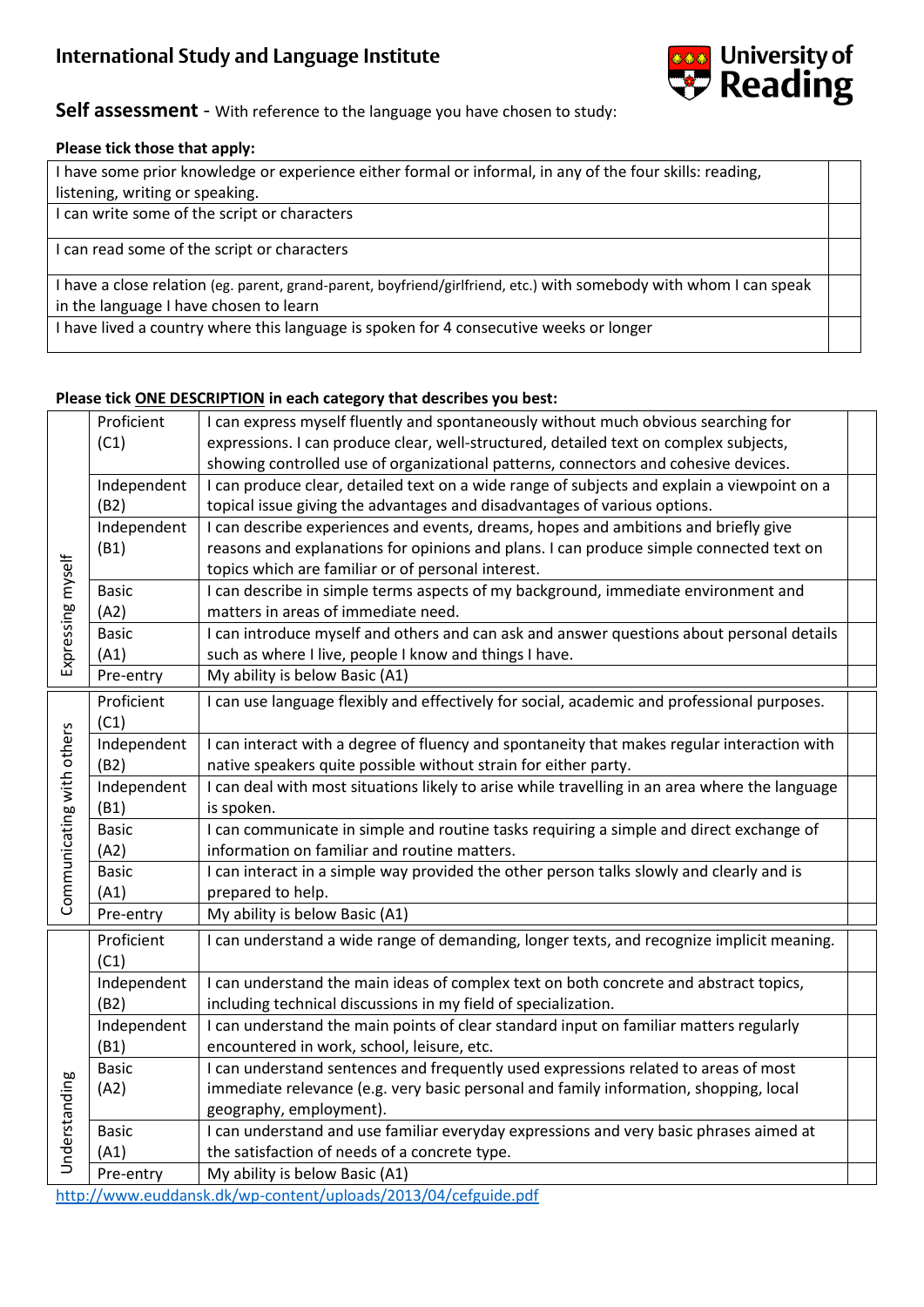

### **Knowledge Test**

### **Instructions:**

The test is a diagnostic exercise. You should not spend more than an hour on it. The sections consist of short exercises followed by a free writing exercise. The exercises are of progressively more challenging and you should attempt as much as you can. This is not an academic test. Do not use dictionaries or grammar checks, nor seek any help in doing this – we want a snapshot of what level you have reached so far, so that we can place you in the class most appropriate for your ability. Please note that, in order to assist us in placing you at the right level, you may be contacted by the Co-ordinator to arrange a short conversation in your chosen language in addition to this test. Please scan your test to IWLP@reading.ac.uk so that your application will be processed without any delay. For any query contact iwlp@reading.ac.uk

### **Please try to complete every component of this test to the best of your abilities.**

#### **1. Write the characters that match the following Pinyin.**

| $(a)$ shàngkè $\qquad \qquad$<br>(b) diàn năo                                                                                  |  |  |  |  |  |  |
|--------------------------------------------------------------------------------------------------------------------------------|--|--|--|--|--|--|
| $\begin{array}{ccc}\n & (d) \text{ shu'iji'ab}\n\end{array}$<br>(c) kànbìng<br><u> 1989 - Johann Barnett, fransk politik (</u> |  |  |  |  |  |  |
|                                                                                                                                |  |  |  |  |  |  |
|                                                                                                                                |  |  |  |  |  |  |
|                                                                                                                                |  |  |  |  |  |  |
|                                                                                                                                |  |  |  |  |  |  |
|                                                                                                                                |  |  |  |  |  |  |
| Tā jiào wáng yún, tā shì wǒde péngyou.                                                                                         |  |  |  |  |  |  |

**2. Arrange the characters in each group and form grammatically correct and logically meaningful sentences.**

(a) 哪 人 是 你 国 ?

Your sentence: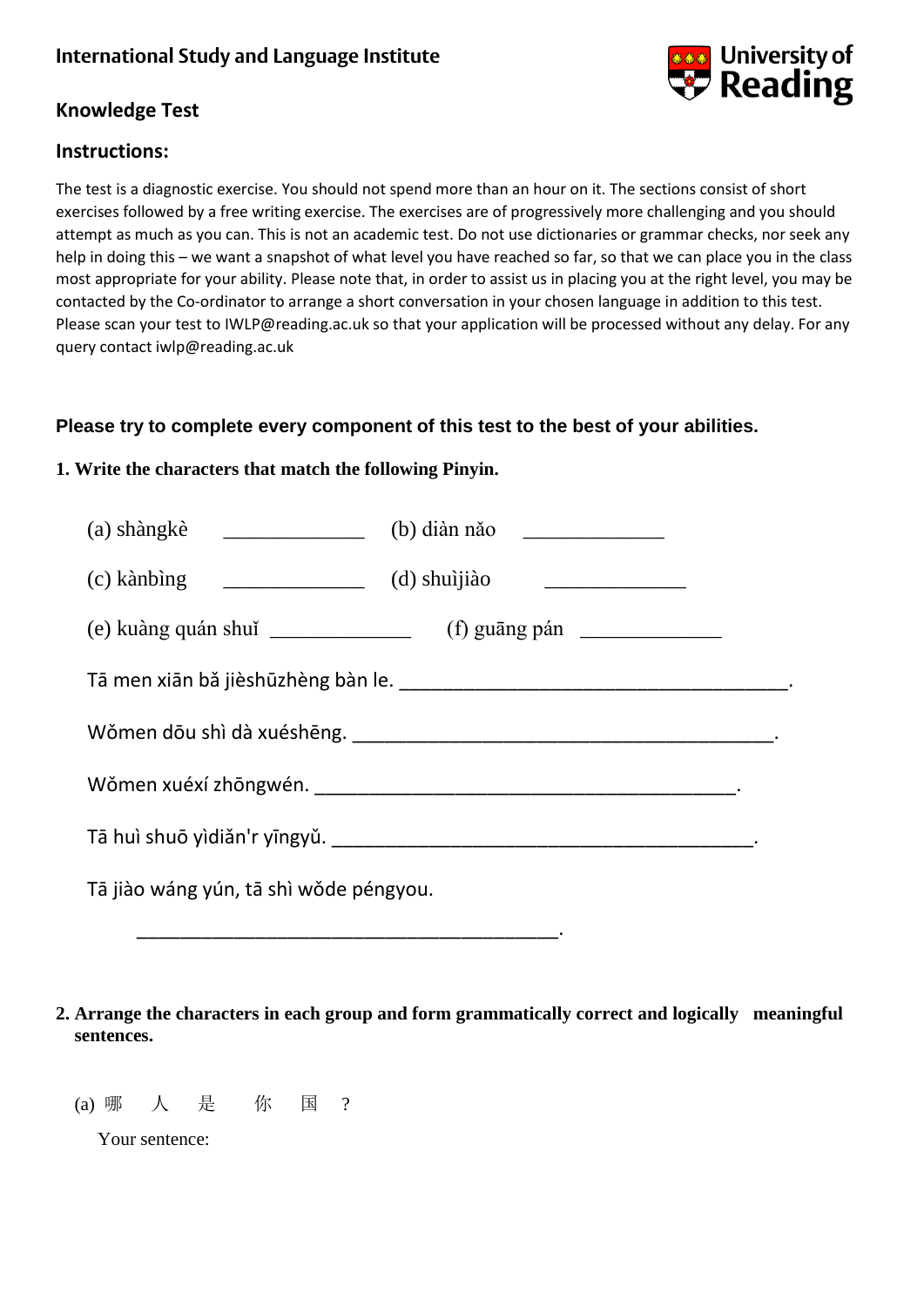

(b) 我 晚上 六点半 今天 朋友 看电影 跟 去 。

Your sentence:

(c) 这件 那件 衬衫 比 三十块 贵 。

Your sentence:

#### **3. Translate the following sentences into Chinese.**

(a) I have an older brother.

(b) Our library opens at half past seven in the morning and closes at quarter to ten in the evening.

(c) He used to take a taxi often, but now he seldom does.

(d) One US dollar exchanges to how much RMB?

(e)You have a fever. You should go to hospital to see a doctor.

#### **4. Translate the following words into English.**

| 语法 | 电话 | 觉得 | 妈妈 | 专业 |     |
|----|----|----|----|----|-----|
| 朋友 | 不懂 | 我们 | 吃  | 喝  | 好   |
| 是  |    | 有  | 地铁 | 老师 | 英国人 |
| 中文 | 流利 | 什么 | 可爱 | 高兴 |     |

#### **5. Translate the following sentences into English.**

(a) 他是美国人,他是医生。

(b) 从我家到学校开车要三十分钟。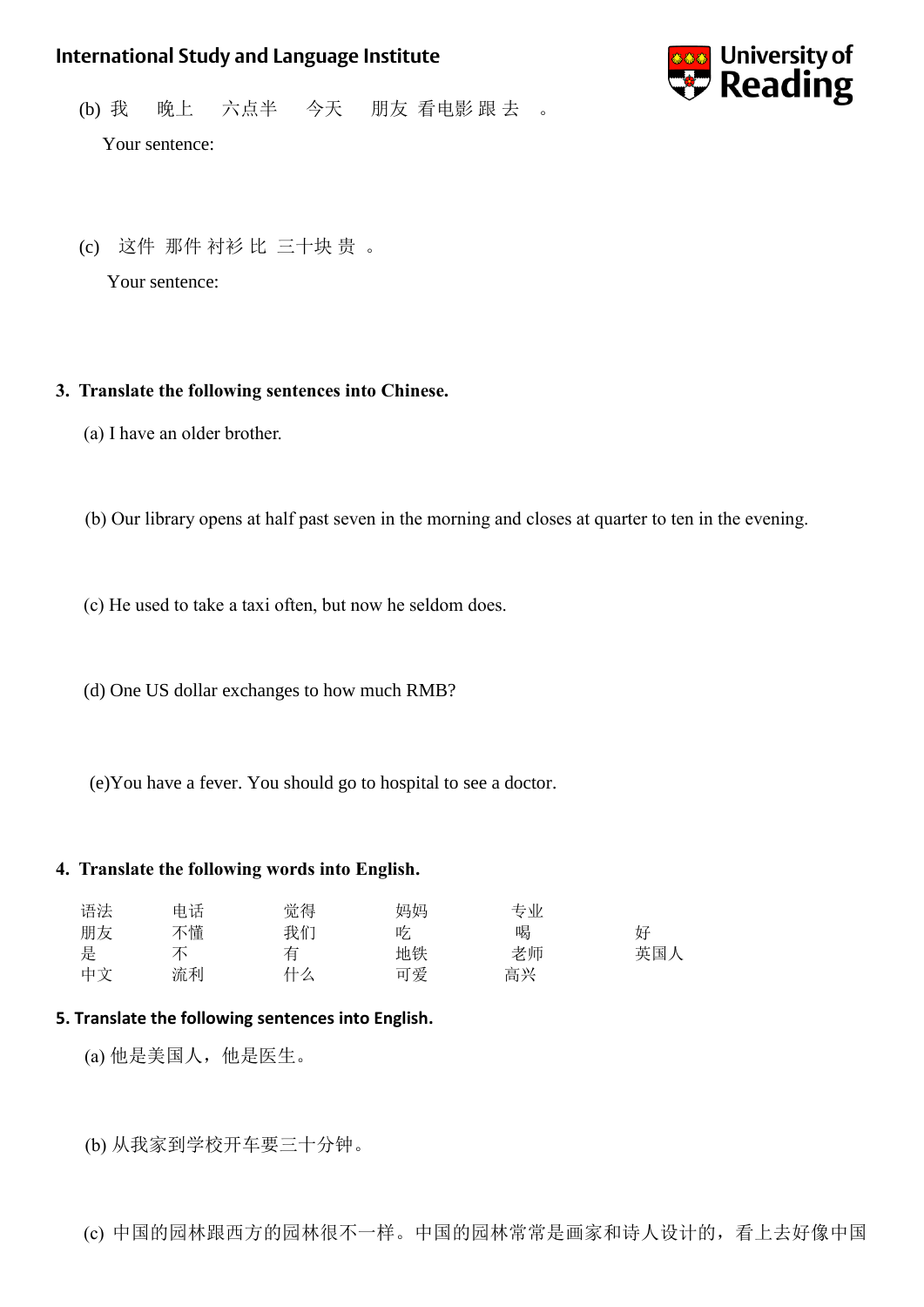

画,是用水和墨画的;西方的园林好像油画。当然,它们都一样美。(设计:to design)

#### **6**.**Read the following passages and answer the questions in English:**

A: 上星期天,爸爸带我和弟弟、妹妹去伦敦的公园里玩。我们在那儿踢足球。回 家的时候,弟弟不见了。后 来,我们在花园旁边找到弟弟,他睡着了。昨天是 我二十岁的生日,我和我的朋友们中午去了法国饭店吃饭, 吃过饭看电影。爸爸妈妈送我一个电脑和一双皮鞋。这个新电脑比我的旧电脑轻, 又快又好,而且样式也很 好看。

- (1) On which day did dad take us out?
- (2) Where did we go?
- (3) What game did we play?
- (4) Who went missing and where was he found?
- (5) What was he doing?
- (6) How did we celebrate my birthday?
- (7) What presents did I get from my parents?
- (8) What were the differences between the two computers I had?

B: 这两天我太忙了, 因为下星期五我们班有一个中文考试。我喜欢学习中文, 特别是汉字, 就像一幅画。中 文的语法很简单,可我中文的发音不是很好, 还有生词有点儿多。

我每天都起得很早。7 点半我就已经吃了早餐了。然后休息一下,把报纸也看完了,我就去图书馆开始我 一天的学习了。

 昨天林娜来我房间找我喝茶。她刚从伦敦回到北京。她说她爸爸出去旅行的时候,她妈妈在家里生病了。 她有点着急,所以觉得应该回家看看妈妈怎么样。高兴的是,现在她的妈妈已经没有问题了。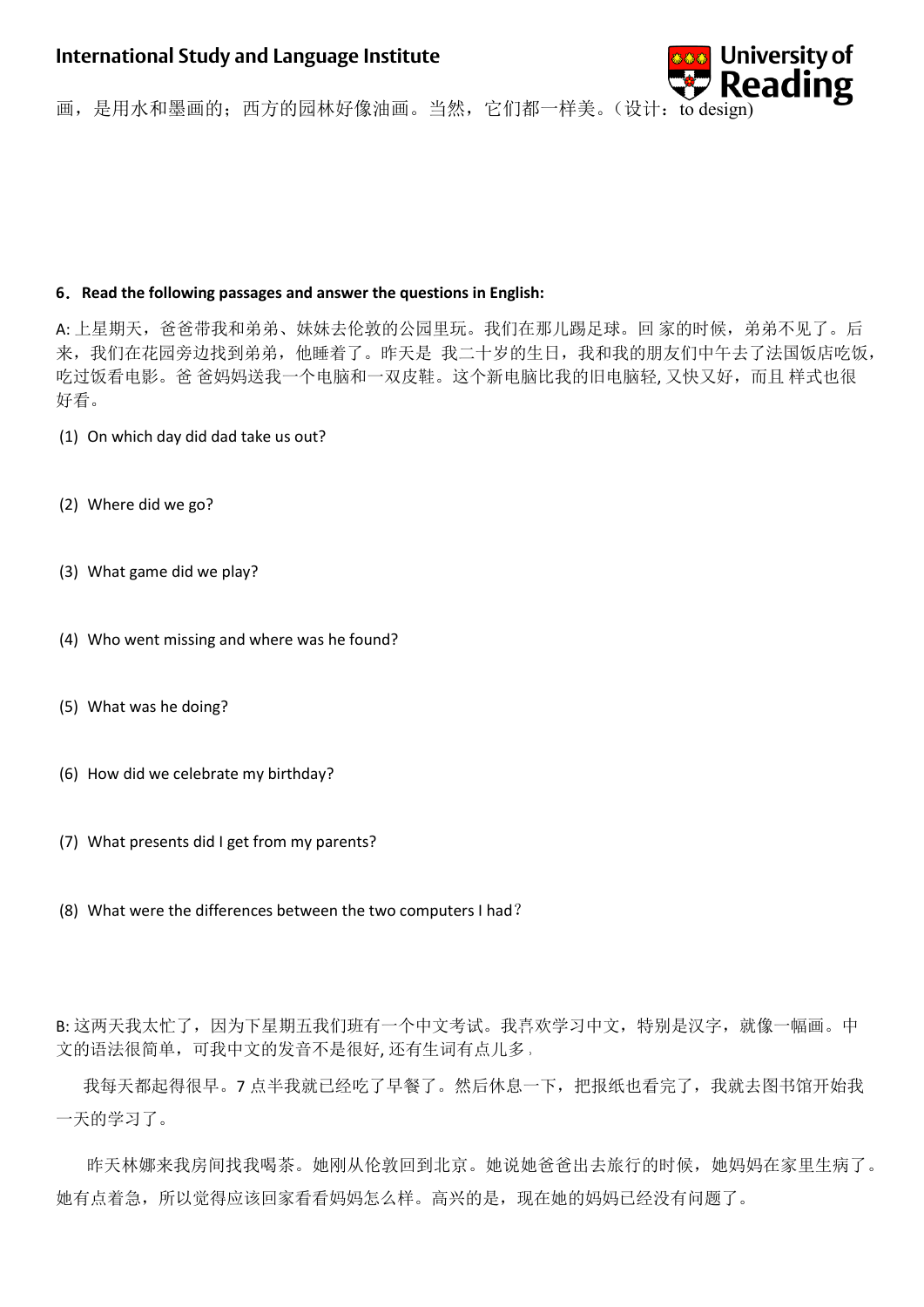

我妈妈给我寄了一个包裹。邮局的工作人员告诉我,取包裹得到海关去取。我听懂 包裹通知单,乘公共汽车去海关。我从大学出发,可是我坐错了公共汽车,所以先下了公共汽车,又换了地 铁,才到海关。路上一共花了3个小时。

- (a) Why is he busy in these days?
- (b) What does he think of the Chinese language?
- (c) What is his morning routine?
- (d) Where has Lin Na been recently and why?
- (e) Describe his experience on fetching his post.
- **5. Write in Chinese characters about what you did this summer.**